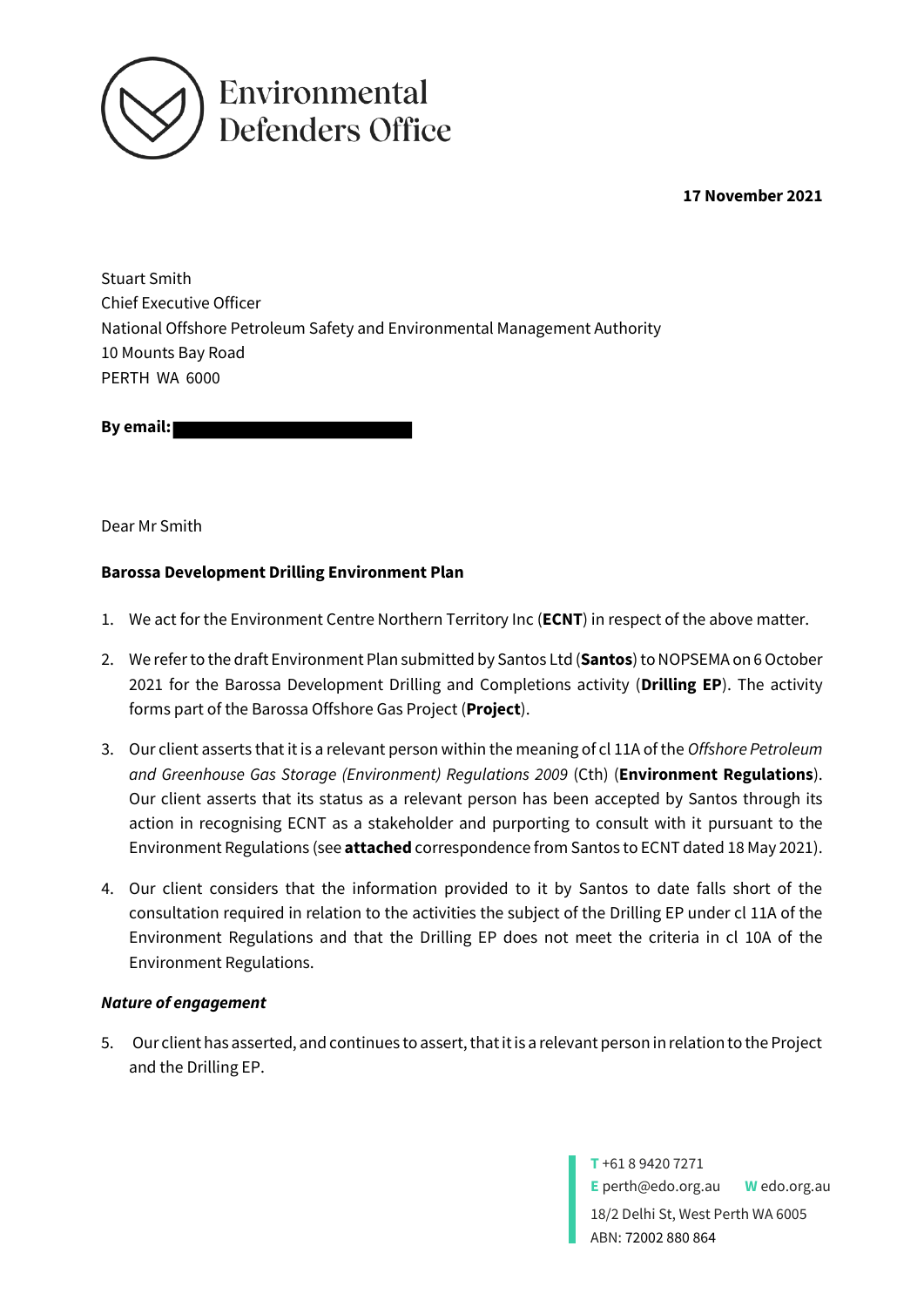- 6. Santos refers to our client in the Drilling EP as having written to Santos requesting to be consulted (p 90). ECNT's assertion of its status as a relevant person is acknowledged on p 103 of the Drilling EP however Santos' response to this "claim" on p 106 is only that it is aware of its obligations under the Environment Regulations. We note that this position appears to be contrary to the statements contained in the **attached** letter from Santos to ECNT dated 18 May 2021, in which Santos confirmed that it would consult with our client in accordance with the Environment Regulations (that is, as a relevant person under cl.11A).
- 7. ECNT reiterates that it is a relevant person for the Drilling EP and the Project more broadly.

## *Nature of proposed activity*

- 8. The information provided to ECNT was narrowly limited to the drilling component of the Project, despite numerous specific requests for Santos to confirm information and provide further and updated details about the Project. This includes requests for information on the pipeline connecting the drilling infrastructure to onshore facilities, details of the greenhouse gas emissions of the Project over its lifetime and confirmation as to the use of carbon capture and storage.
- 9. ECNT reiterates that drilling is not an independent activity separate to the Project. The Project cannot occur without this activity. The specific details of the drilling determine the potential impacts and risks of the Project. It is a necessary component and integral to the Project.
- 10. In this regard, we note that the Federal Court has recently held that such ancillary but necessary components of projects are required to be assessed as part of the project as whole. In *Australian Conservation Foundation Inc v Minister for the Environment* [2021] FCA 550, the Court held that the North Galilee Water Scheme Project was an ancillary activity to the Carmichael Coal Mine Project rather than a separate and independent action under the *Environment Protection and Biodiversity Conservation Act 1999* (Cth). The Court made it clear that assessment ought not be limited to a narrow sense of individuated operations when those operations are so connected and closely associated as to be integral to a broader project. Our client considers that the same approach should be applied here to the drilling activity.
- 11. While distinct activities may require separate EPs under the Environment Regulations, our client expects that the impacts and risks of those activities (and the necessary consultation) should not be unduly narrowed to exclude key aspects of the Project and determination of control measures which may, if possible, make those impacts acceptable and as low as reasonably practicable.

### *Sufficient information not provided*

12. Clauses 11A(2) and (3) of the Environment Regulations require Santos to provide ECNT with "sufficient information" to allow it to make an informed assessment of the possible consequences of the activities the subject of the Drilling EP on ECNT's functions, interests and activities.

### **Greenhouse gas emissions**

13. ECNT is concerned that it has not received sufficient information about the greenhouse gas emissions and climate change impacts and risks of the Project.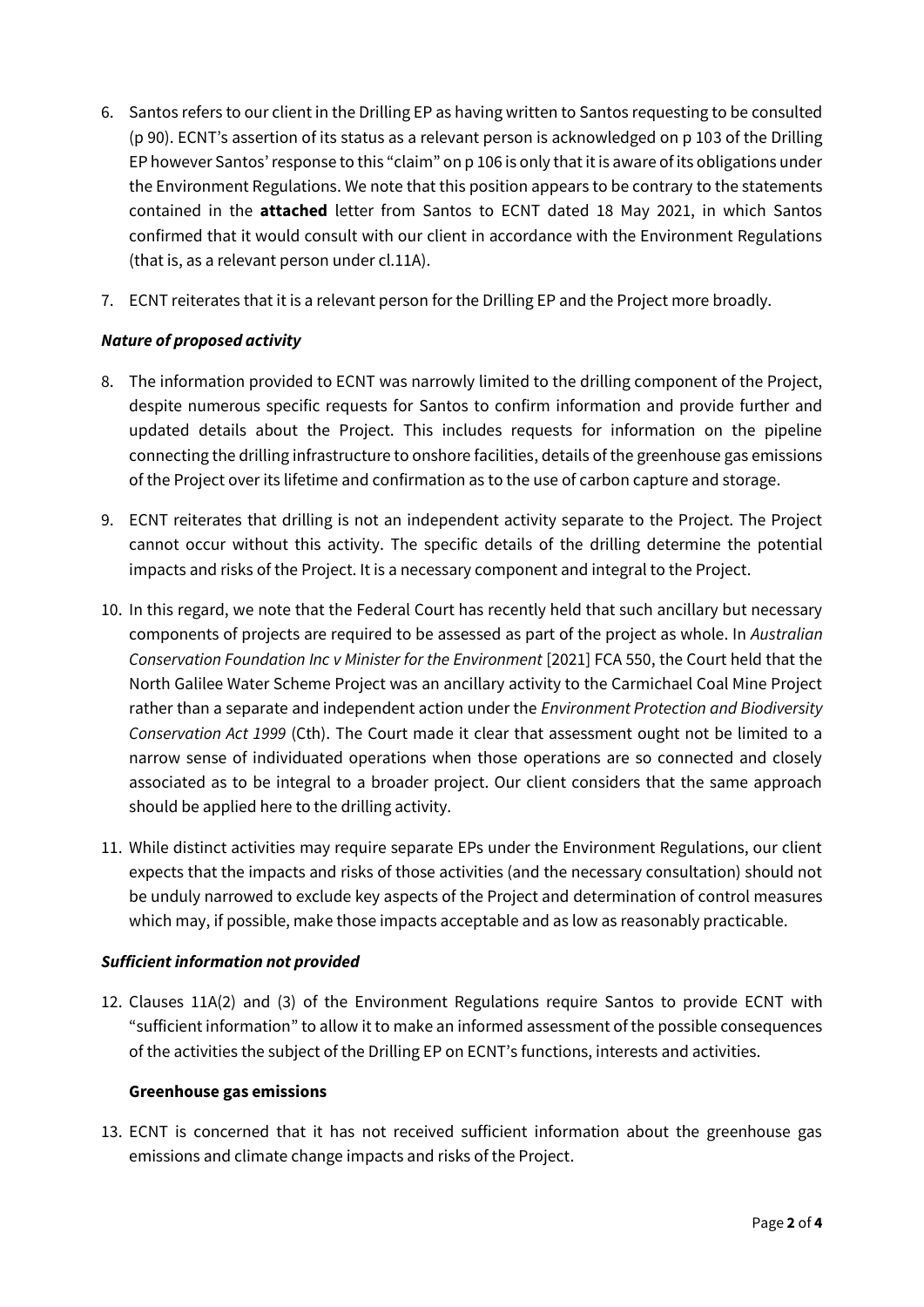- 14. As outlined above, Santos limited the information provided to only that which relates to the drilling component of the Project. ECNT cannot understand how these emissions will affect its interests, functions and activities without the context and detail of the greenhouse gas emissions associated with the production, processing and consumption of the gas, which development drilling is designed to support.
- 15. ECNT reiterates that it requires confirmation of the total greenhouse gas emissions of the Project, the warming scenarios with which the Project and those emissions are consistent, and any proposed control measures such as CCS or offsets. ECNT does not consider that the Drilling EP fulfils the criteria in cl 10A(g) of the Environment Regulations in this regard.
- 16. ECNT requested that Santos provide details of risk assessment of climate change impacts on the Project itself. Santos did not provide any assessments and only a general statement that it undertakes climate change risk assessments across all areas of its operations. Our client is concerned that this information, again limited only to the drilling component of the Project, does not demonstrate that impacts and risks have been managed to acceptable levels nor as low as reasonably practicable as required by cl 10A(b)-(c) of the Environment Regulations. The location and design of infrastructure such as wells and pipelines is directly relevant to the extent of physical risks to the Project itself and these should be fully considered and addressed before activities commence.
- 17. ECNT notes that Santos provided a figure for estimated greenhouse gas emissions specifically limited to drilling activities – 166,000 tonnes CO2-e. This figure is not included anywhere in the Drilling EP. Our client therefore considers that the EP does not show that the impacts and risks of this significant contribution to climate change have been managed to acceptable levels nor as low as reasonably practicable as required by cl 10A(b)-(c) of the Environment Regulations.
- 18. ECNT also notes that Santos characterises the impact and risk of its greenhouse gas emissions as a contribution to "national greenhouse gas levels". This misunderstands climate change as a global phenomenon and that all emissions increase warming and so cause environmental harm. In our client's view, a control measure requiring that this new source of greenhouse gas emissions be made net zero over its lifetime (either through avoidance or reduction measures, or offsets as a last resort) is necessary to ensure the impacts and risks of the Project are acceptable and as low as reasonably practicable as required by cl 10A(b)-(c) of the Environment Regulations.

# **Hydrocarbon spill impacts**

- 19. ECNT requested detailed information about the marine environment and coastal communities and environments that may be affected by hydrocarbon spills from the Project. While Santos confirmed its assessment of the relative likelihood of spills, ECNT does not consider that the information provided adequately addresses the magnitude and types of risk and impact particularly where the exposure values were assessed as "high" (i.e. the Arafura Shelf).
- 20. As discussed above, design of infrastructure such as wells and pipelines is directly relevant to potential hydrocarbon spill risks and impacts and these should be fully considered and addressed before activities commence.